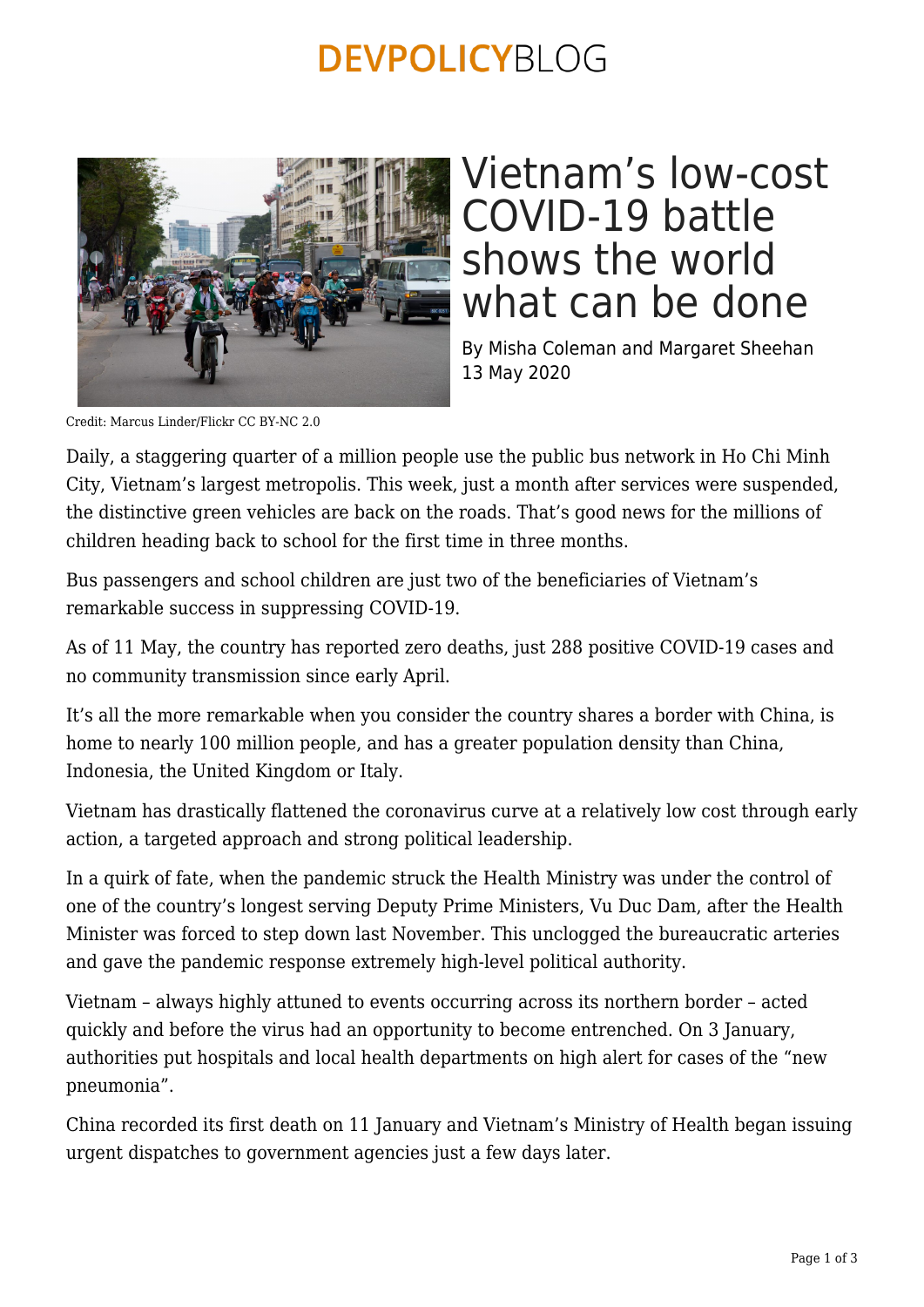## **DEVPOLICYBLOG**

When two Chinese nationals travelling in Vietnam tested positive on 23 January, the government launched a public information campaign. This included everything from online content on websites and social media, to messages blasted across the country's ubiquitous loudspeaker system.

The country's people, conditioned by the 2003 SARS outbreak, reacted immediately and, in some ways, even overreacted, with many restaurants and shops banning foreigners. Expatriates reported locals crossing the road to avoid coming into contact with them.

While South Korea fought the virus with expensive mass testing, Vietnam chose a less costly route. Authorities quarantined those infected, then pursued aggressive contact tracing down to second and third-hand contacts. They quickly developed a tracing app that has been the most downloaded free app in the country since its 10 March launch.

Meanwhile, authorities set about creating a targeted testing regime. At the beginning of the outbreak, there were just three laboratories equipped to test for COVID-19. By April, that number had leapt to 112. So far, more than 260,000 tests have been conducted, with just 288 positive results.

While that is fewer than 2,700 tests per million people, it's by far the highest ratio of tests to confirmed cases anywhere in the world. The targeted testing approach also bought Vietnam extra time, which it has used to roll out testing to anyone showing symptoms of the virus.

During March, face masks were made compulsory, provincial borders were closed, and foreign entry was banned. Those allowed to return from other countries, such as Vietnamese nationals, were taken straight from their port of entry for a 14-day quarantine at an army base. At least 80,000 people across the country have been placed in quarantine so far.

The economic damage in Vietnam, as elsewhere in the world, has been significant. Up to 10 million workers are estimated to have lost all or some of their income. The government has stepped in with income support for poor households and contract labourers and is providing zero interest loans for businesses.

But the best remedy lies in getting normal life and economic activity back. The successful suite of measures isn't just paying dividends for buses and schools; the government began easing restrictions on many businesses as early as 23 April.

Vietnam's response to COVID-19 is one of Southeast Asia's most successful interventions so far. The challenge now will be to maintain this level of vigilance even as life heads back towards normal.

*The post is part of the [#COVID-19 and Asia](https://devpolicy.org/tag/covid-19-and-asia/) series.*